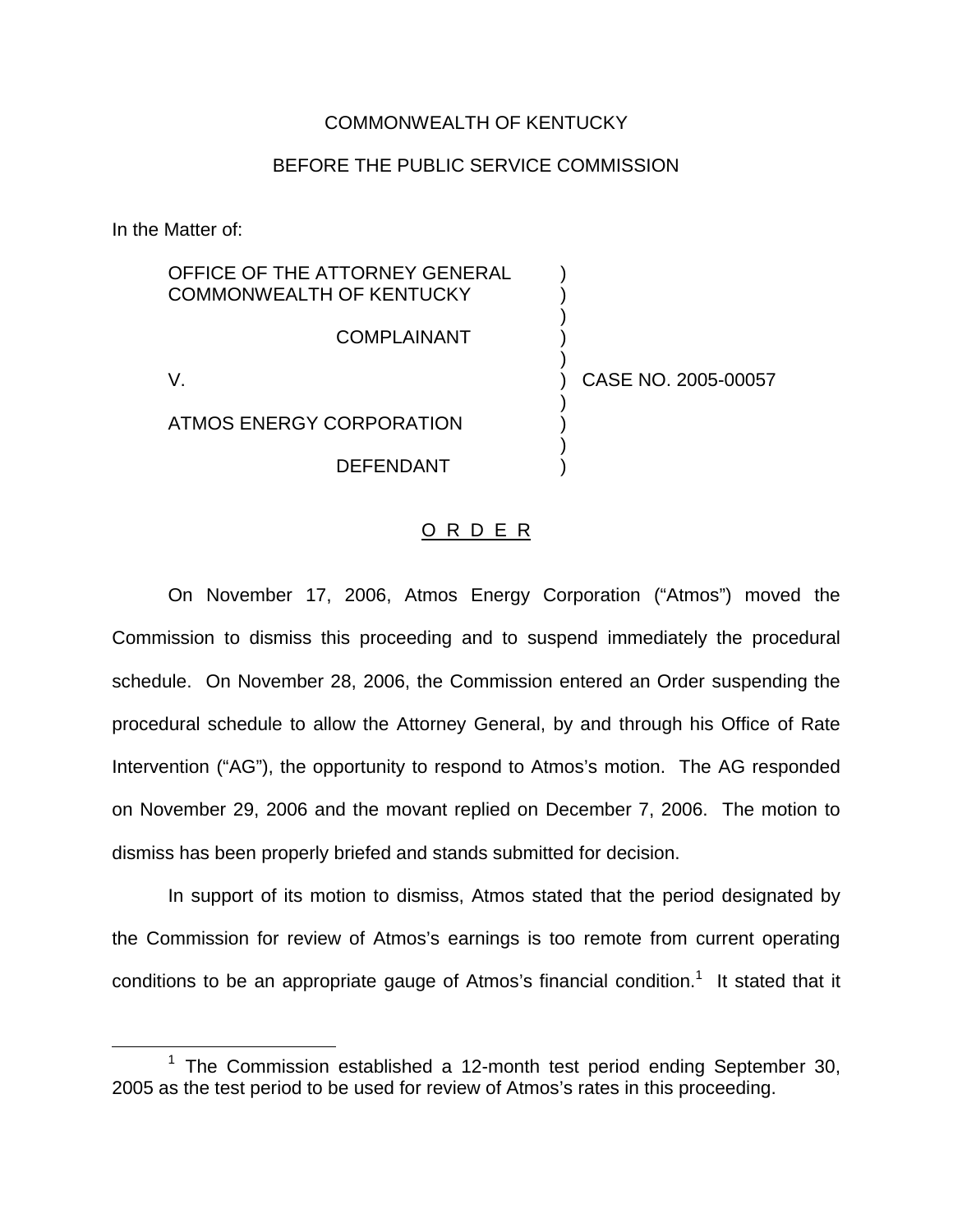has given notice of its intent to file a forecasted test-year rate case on or shortly after December 1, 2006<sup>2</sup> and that the period proposed for review in the new rate case would be a more accurate depiction of its financial condition. Atmos further argued that reviewing its financial condition using the more recent test period through its rate application would address the AG's arguments that he is unable to make pro forma adjustments due to the lack of available information. Atmos also argues that "[e]ven if the Commission were to determine a rate that might be appropriate based on the historical information developed in the Complaint case, that rate could not be imposed on Atmos, because it would result in a retroactive reduction of its earnings and violate the rule against retroactive ratemaking."

The AG countered these arguments stating: (1) that it is inappropriate for Atmos to complain, 1-1/2 years into the proceeding, that the test period is too remote; (2) that rates established based on the test period ending September 30, 2005 would not constitute retroactive rate-making as they would be set prospectively; and (3) that the issue before the Commission in this proceeding is not relevant to the issue before the Commission in Atmos's recently filed rate proceeding. He further argued that his inability to make pro forma adjustments due to lack of information does not constitute grounds for dismissal as he does not bear the burden of proof in this proceeding. He stated that once the Commission determined that he had established a *prima facie* case, the Commission was required by KRS 278.260 to conduct the investigation into Atmos's earnings.

 $2$  The Commission accepted Atmos's application for a rate adjustment on January 16, 2007.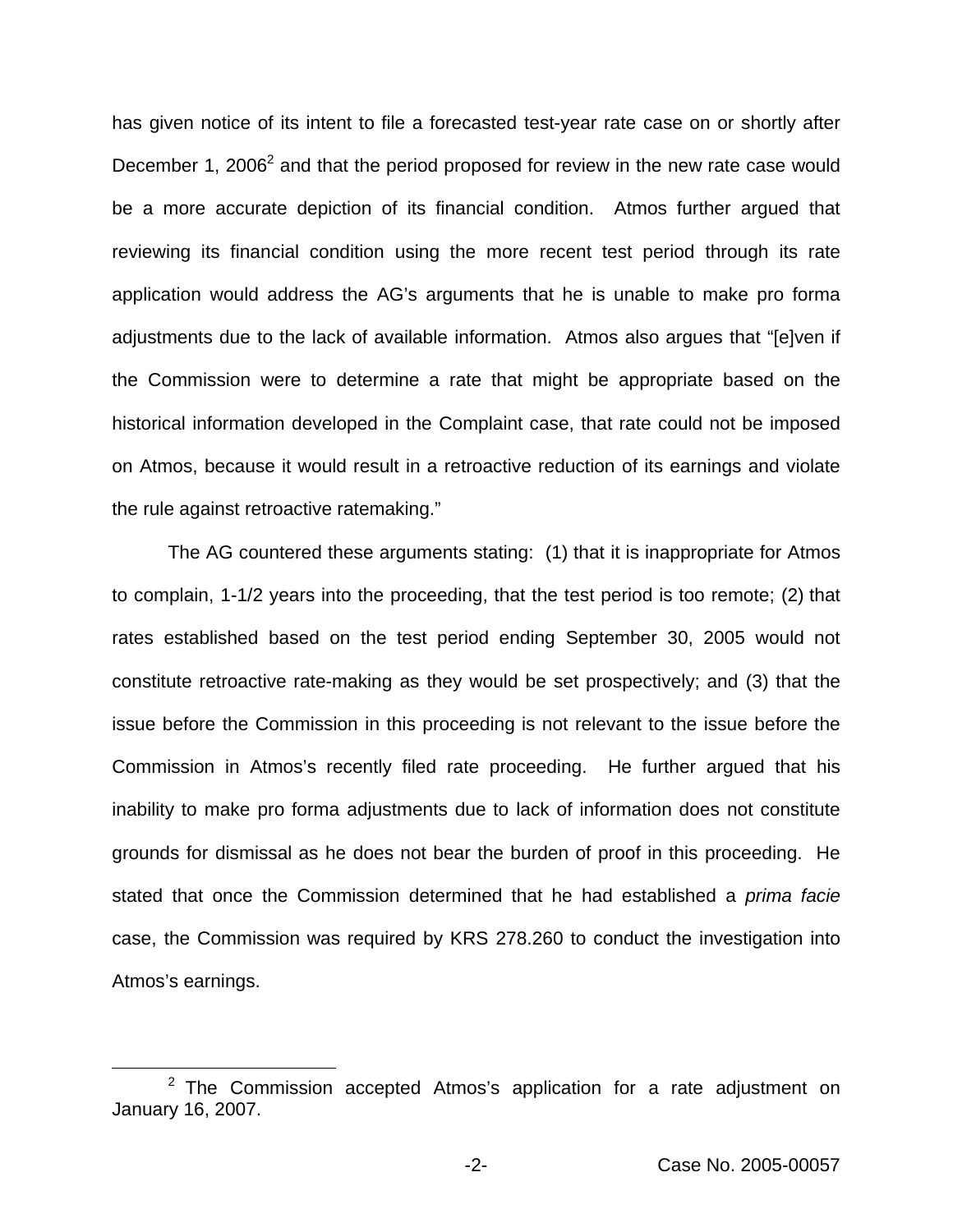The Commission has reviewed the briefs filed by the parties and finds that Atmos's motion to dismiss should be denied and that the remainder of the procedural schedule suspended by our Order of November 28, 2006 should be reinstated with amended due dates.

The Commission agrees with the AG that the issue in this proceeding - whether Atmos was over-earning at the end of the 12-month period ending September 30, 2005 - is different from the issue of whether it would be appropriate to adjust Atmos's rates at the conclusion of its recently filed rate proceeding. We also agree with the AG that the imposition of a rate adjustment at the conclusion of this proceeding will not violate the prohibition against retroactive rate-making as any rate adjustment that might be ordered will be prospective only. As the Commission explained in Case No. 1995-00011:<sup>3</sup>

> The rule against retroactive ratemaking is a 'generally accepted principle of public utility law which recognizes the prospective nature of utility ratemaking and prohibits regulatory commissions from rolling back rates which have already been approved and become final.' . . . It further prohibits regulatory commissions when setting utility rates, from adjusting for past losses or gains to either the utility consumers, or particular classes of consumers.

Moreover, the Commission finds that it is specifically authorized by KRS 278.270 to make prospective adjustments to rates if it finds that the rates are unjust, unreasonable, insufficient, unjustly discriminatory or otherwise in violation of any provisions of KRS Chapter 278.

The Commission disagrees with the AG's contention that he does not bear the burden of proof in this proceeding. The AG argues that, pursuant to KRS 278.260, once

<sup>&</sup>lt;sup>3</sup> Case No. 1995-00011, Kentucky Industrial Utility Customers, Inc. v. Big Rivers Electric Corporation (Ky. PSC April 1, 1997).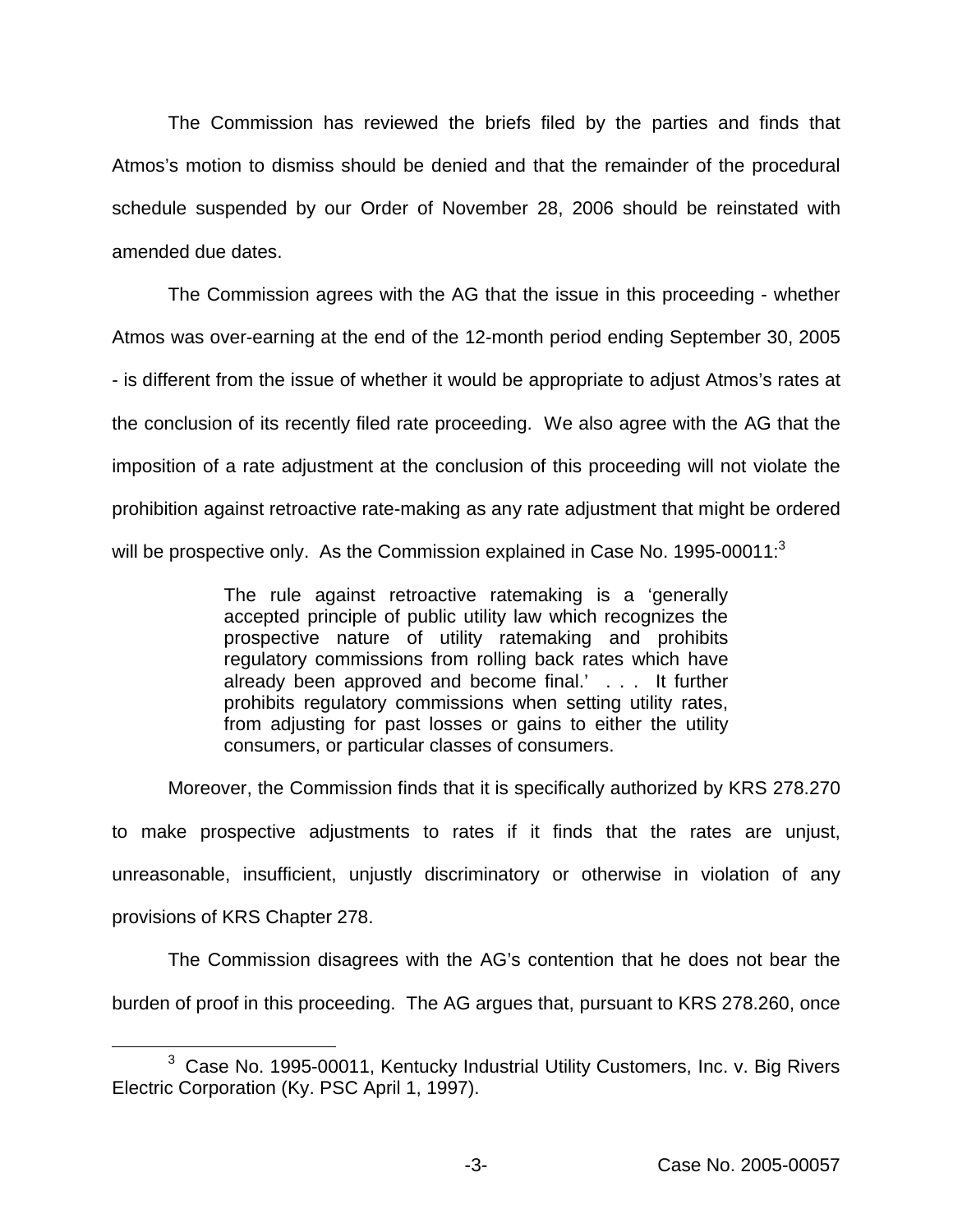the Commission determined that his complaint established a *prima facie* case, the complaint became an investigation by the Commission and he was relieved of his burden of proof. The Court of Appeals of Kentucky clearly stated in *Energy Regulatory Commission v. Kentucky Power Company*, <sup>4</sup> that "[a]pplicants before an administrative agency have the burden of proof." While the term "applicant" is not defined in KRS Chapter 278, it is generally held to mean "[o]ne who requests something; a petitioner...."<sup>5</sup> The Commission finds that the AG is the applicant in this proceeding and that, contrary to his arguments, nothing in the language of KRS 278.260 relieves him from his burden of proof.

IT IS THEREFORE ORDERED that:

1. Atmos's motion to dismiss is denied.

2. The procedural schedule set forth in Appendix A to this Order shall be followed.

Done at Frankfort, Kentucky, this 9<sup>th</sup> day of February, 2007.

By the Commission

ATTEST:

amato for the **Executive Director** 

<sup>4</sup> Ky. App., 605 S.W. 2d 46, 50 (1980).

 $<sup>5</sup>$  Black's Law Dictionary, 96 ( $7<sup>th</sup>$  ed. 1999).</sup>